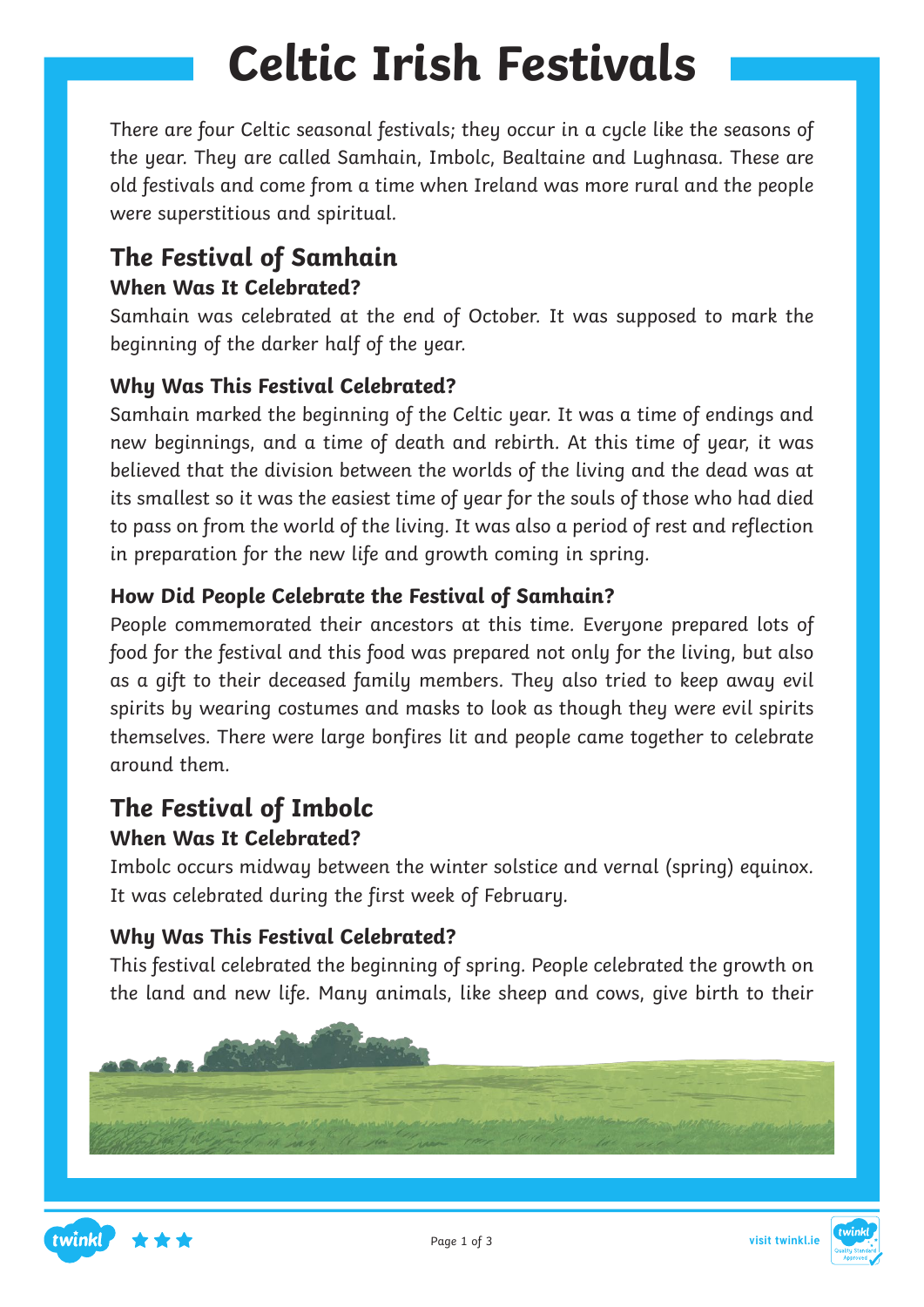young during spring. It was also a time to celebrate the Celtic goddess Brigid. Brigid was the goddess of healing and inspiration, and people associated her with fire and poetry. She later became known as Saint Brigid of Kildare and the anniversary of her death was celebrated during this festival, on the first day of February.

#### **How Did People Celebrate the Festival of Imbolc?**

To celebrate Imbolc, people gathered together to light big fires and they feasted together. The fires represented the returning of the sun and heat as the weather became warmer. Farmers also prepared their fields for sowing.

### **The Festival of Bealtaine**

#### **When Was It Celebrated?**

Bealtaine was celebrated at the start of the summer. Lá Bealtaine (or May Day in English) was celebrated during the festival and this occurs on the first day of May.

#### **Why Was This Festival Celebrated?**

This festival, celebrating the beginning of summer, marks the beginning of the brighter half of the year and the warmth that comes with that. This was the time of year when animals were moved to the summer pastures. The people hoped that summer would bring them healthy crops and therefore a good harvest when autumn came.

#### **How Did People Celebrate the Festival of Bealtaine?**

Great bonfires were lit on the eve of the start of May in celebration of Bealtaine. The word Bealtaine means bright fire. People and herds of cows walked between two bonfires in the hope of being purified and to bring them luck for the coming summer months! During this time of year, witches and fairies were thought to





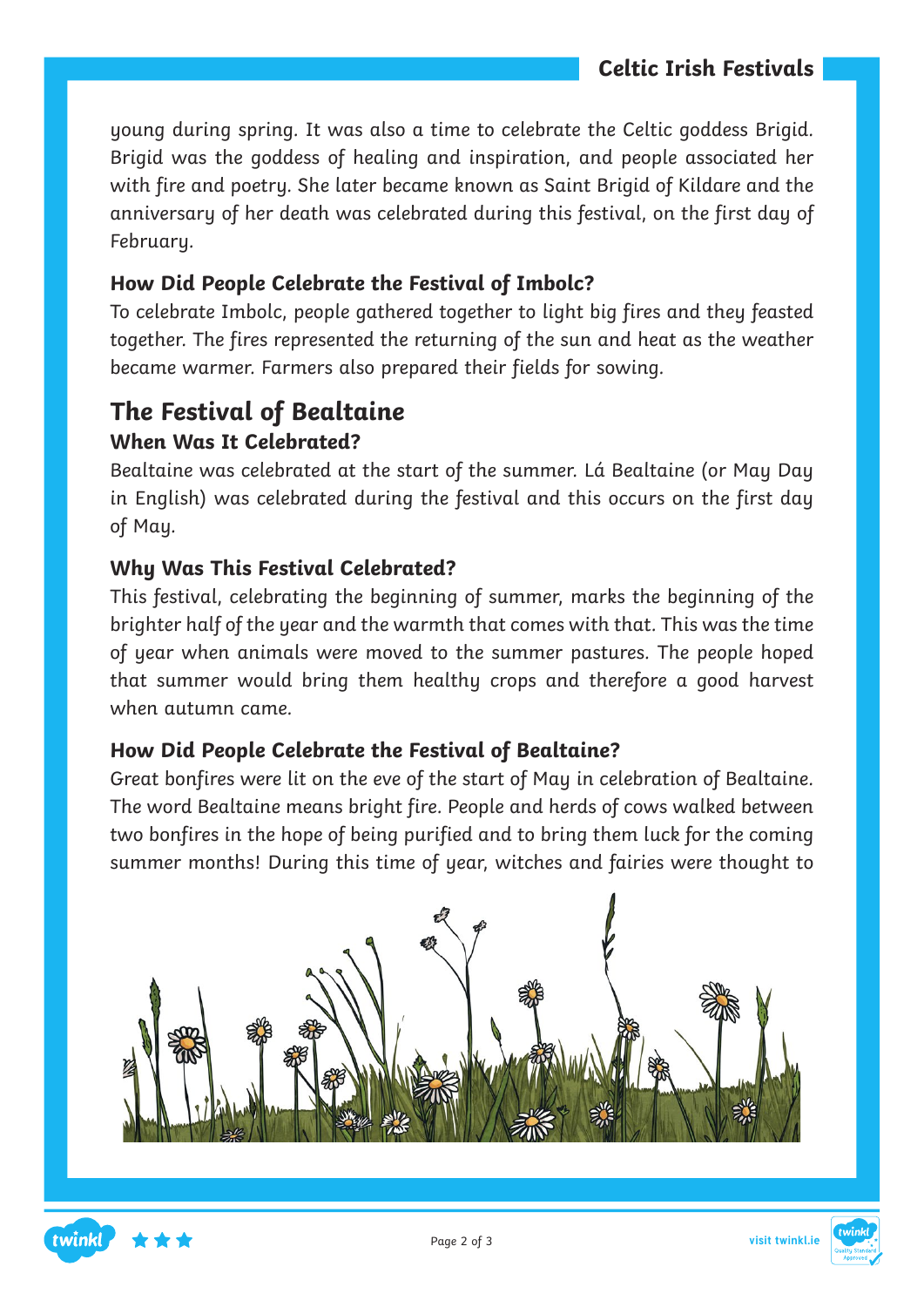be up to the most mischief. People protected their homes and their cattle from them at this time. On the first day of May, people got up early to go and pick flowers, especially hawthorns and primroses. They hung these flowers above the door of their house and sometimes on the horns of their cattle to keep them safe. There was also lots of feasting and dancing during the festival of Bealtaine.

### **The Festival of Lughnasa When Was It Celebrated?**

Most Irish festivals celebrate a forthcoming season or event. Lughnasa was celebrated at the start of harvest season. This occurs at the start of August.

#### **Why Was This Festival Celebrated?**

Lughnasa signalled the change from summer to autumn. This was the time when harvesting began. It was a time when the people showed their gratitude for all that had grown during spring and summer, especially their crops and animals. The aim of the festival of Lughnasa was to appease the Celtic god, Lugh. People hoped that showing him respect by celebrating through food, dance and poetry and making sacrifices for him would keep him happy — he was renowned for having quite a temper! If Lugh was pleased with the celebrations, it settled his temper. If Lugh was in a bad mood, he would cause storms which would affect the crops badly.

#### **How Did People Celebrate the Festival of Lughnasa?**

To celebrate Lughnasa, families gathered together to eat. Lughnasa marks the start of the harvest season and people ate the first meal of the new crop of the year. Communities gathered together to celebrate with dancing and sport.





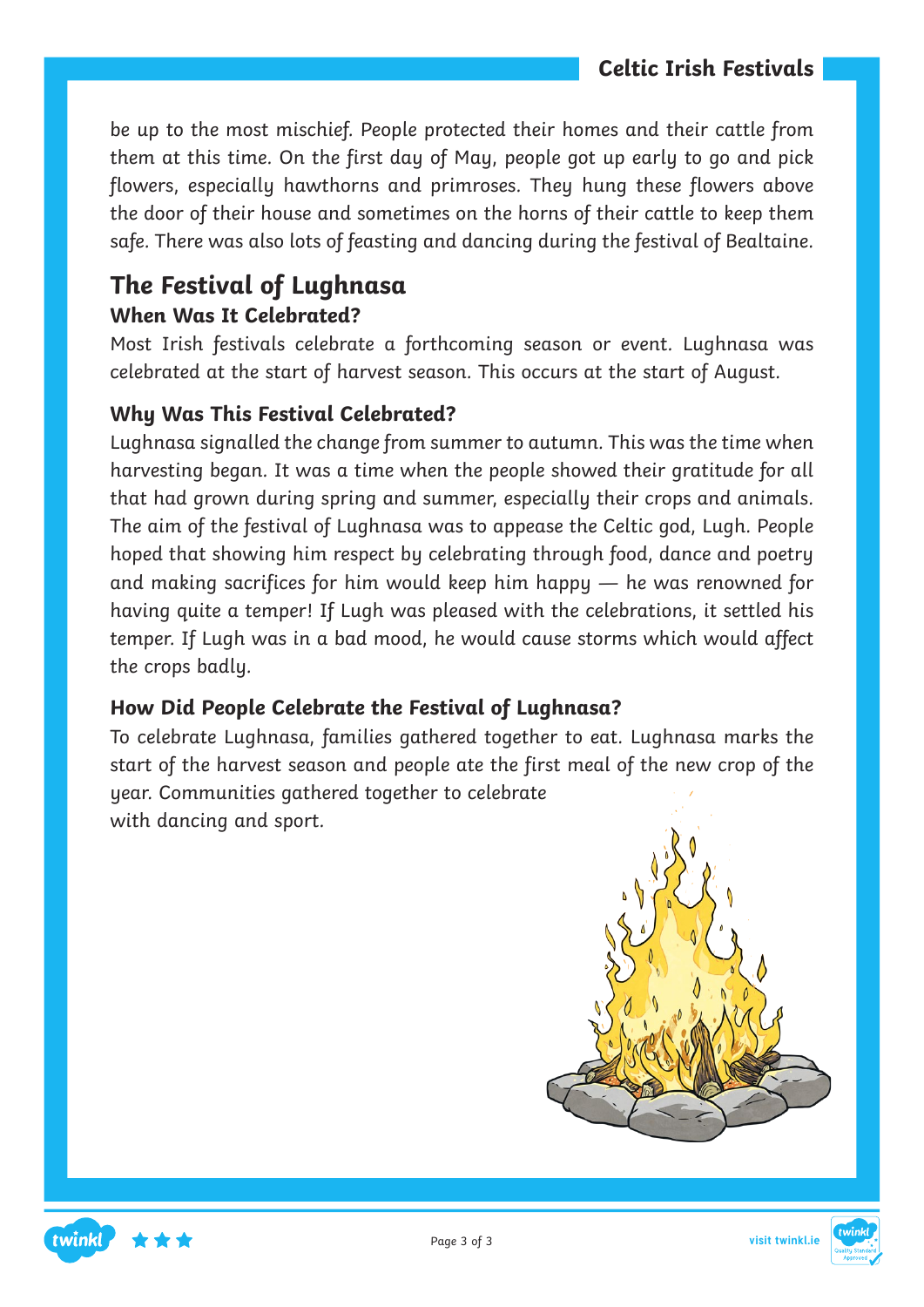## **Questions**

- 1. When are the four Celtic festivals celebrated?
- 2. What do you think was most important to the people who celebrated these festivals? Explain your answer using evidence from the text.
- 3. What did Samhain mark?

- 4. Why did people wear costumes during Samhain?
- 5. What did people hope for during Imbolc?
- 6. How did people celebrate Bealtaine?

7. Why was it important to please the Celtic God Lugh and how did people do this?

8. Do any of the festivals remind you of festivals celebrated today?